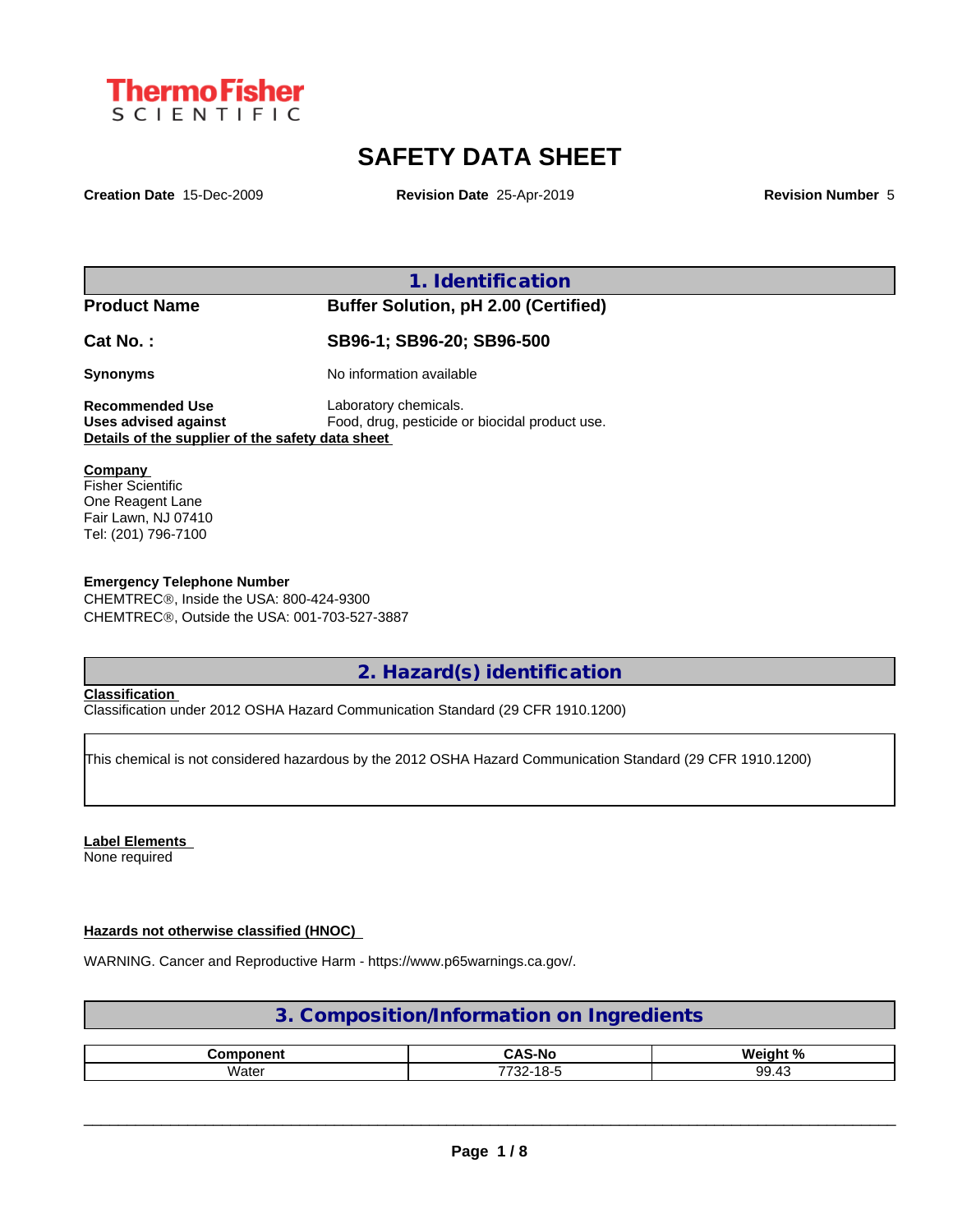| Potassium chloride | 7447-40-7 | ັ.   |
|--------------------|-----------|------|
| Hydrochloric acid  | 7647-01-0 | υ.   |
| Formaldehyde       | $50-00-0$ | 0.05 |
| Methyl alcohol     | 67-56-1   | 0.02 |

|                                        | 4. First-aid measures                                                                                                      |
|----------------------------------------|----------------------------------------------------------------------------------------------------------------------------|
| <b>Eye Contact</b>                     | Rinse immediately with plenty of water, also under the eyelids, for at least 15 minutes. Get<br>medical attention.         |
| <b>Skin Contact</b>                    | Wash off immediately with plenty of water for at least 15 minutes. Get medical attention<br>immediately if symptoms occur. |
| <b>Inhalation</b>                      | Remove to fresh air. Get medical attention immediately if symptoms occur.                                                  |
| <b>Ingestion</b>                       | Clean mouth with water and drink afterwards plenty of water. Get medical attention if<br>symptoms occur.                   |
| Most important symptoms and<br>effects | None reasonably foreseeable.                                                                                               |
| <b>Notes to Physician</b>              | Treat symptomatically                                                                                                      |
|                                        |                                                                                                                            |

**5. Fire-fighting measures**

| Unsuitable Extinguishing Media                                   | No information available                             |  |
|------------------------------------------------------------------|------------------------------------------------------|--|
| <b>Flash Point</b><br>Method -                                   | No information available<br>No information available |  |
| <b>Autoignition Temperature</b><br><b>Explosion Limits</b>       | No information available                             |  |
| <b>Upper</b>                                                     | No data available                                    |  |
| Lower                                                            | No data available                                    |  |
| <b>Sensitivity to Mechanical Impact No information available</b> |                                                      |  |
| <b>Sensitivity to Static Discharge</b>                           | No information available                             |  |

# **Specific Hazards Arising from the Chemical**

Thermal decomposition can lead to release of irritating gases and vapors. None reasonably foreseeable.

### **Hazardous Combustion Products**

Hydrogen chloride.

## **Protective Equipment and Precautions for Firefighters**

As in any fire, wear self-contained breathing apparatus pressure-demand, MSHA/NIOSH (approved or equivalent) and full protective gear.

| <b>NFPA</b><br><b>Health</b>                                    | <b>Flammability</b>                          | <b>Instability</b>                                                          | <b>Physical hazards</b><br>N/A |
|-----------------------------------------------------------------|----------------------------------------------|-----------------------------------------------------------------------------|--------------------------------|
|                                                                 | 6. Accidental release measures               |                                                                             |                                |
| <b>Personal Precautions</b><br><b>Environmental Precautions</b> | Should not be released into the environment. | Use personal protective equipment as required. Ensure adequate ventilation. |                                |

### **Methods for Containment and Clean** Sweep up and shovel into suitable containers for disposal. **Up**

|  | 7. Handling and storage |  |  |  |  |  |
|--|-------------------------|--|--|--|--|--|
|--|-------------------------|--|--|--|--|--|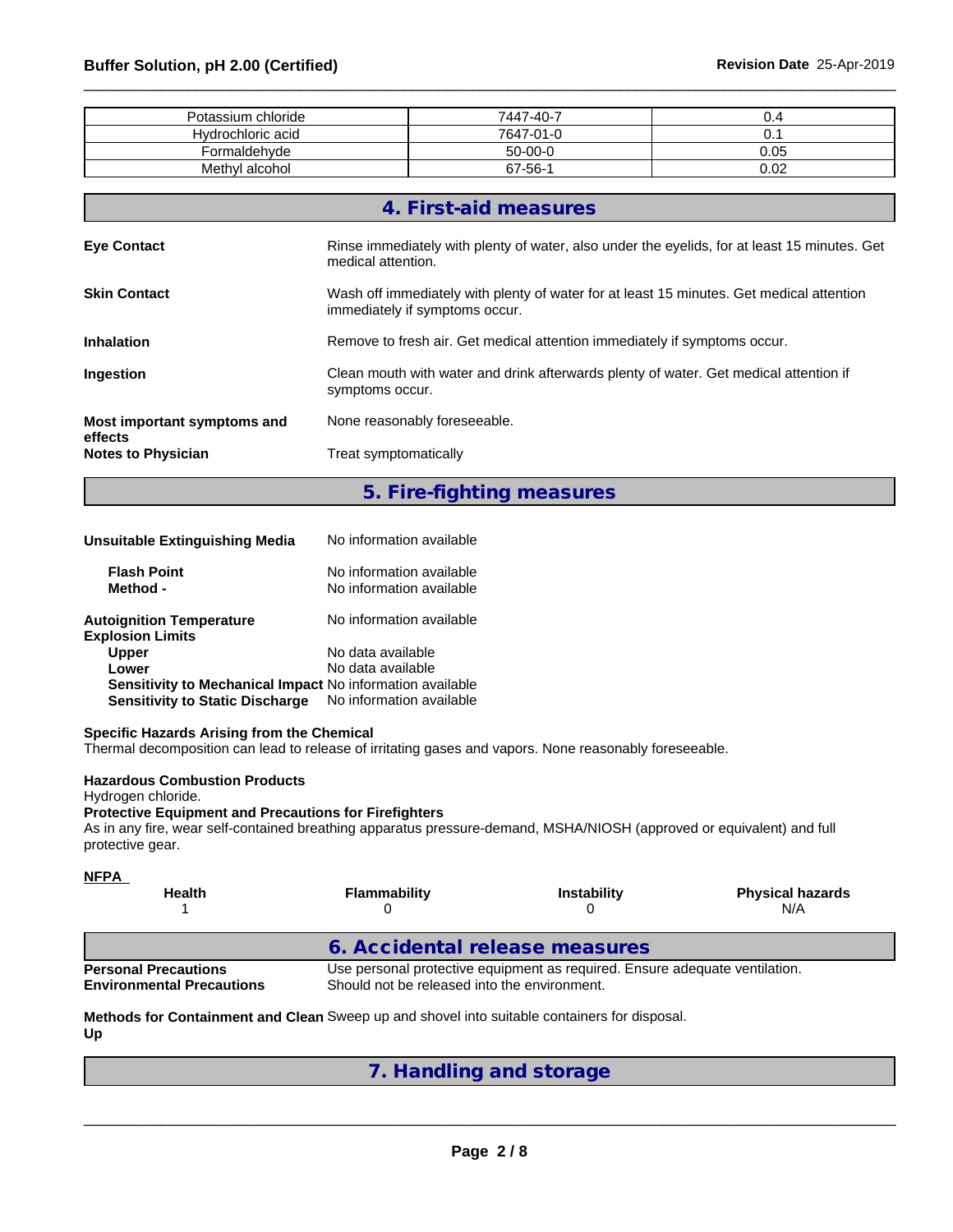**Handling** Wear personal protective equipment/face protection. Ensure adequate ventilation. Avoid contact with skin, eyes or clothing. Avoid ingestion and inhalation.

**Storage** Keep containers tightly closed in a dry, cool and well-ventilated place.

# **8. Exposure controls / personal protection**

**Exposure Guidelines**

| Component         | <b>ACGIH TLV</b>                             | <b>OSHA PEL</b>                                                                                                                                                                            | <b>NIOSH IDLH</b>                                                                                            | <b>Mexico OEL (TWA)</b>       |
|-------------------|----------------------------------------------|--------------------------------------------------------------------------------------------------------------------------------------------------------------------------------------------|--------------------------------------------------------------------------------------------------------------|-------------------------------|
| Hydrochloric acid | Ceiling: 2 ppm                               | Ceiling: 5 ppm<br>Ceiling: $7 \text{ mg/m}^3$<br>(Vacated) Ceiling: 5 ppm<br>(Vacated) Ceiling: 7 mg/m <sup>3</sup>                                                                        | IDLH: 50 ppm<br>Ceiling: 5 ppm<br>Ceiling: 7 mg/m <sup>3</sup>                                               | Ceiling: 2 ppm                |
| Formaldehyde      | TWA: 0.1 ppm<br>STEL: 0.3 ppm                | (Vacated) TWA: 3 ppm<br>(Vacated) STEL: 10 ppm<br>(Vacated) Ceiling: 5 ppm<br>TWA: 0.75 ppm<br>STEL: 2 ppm                                                                                 | IDLH: 20 ppm<br>TWA: 0.016 ppm<br>Ceiling: 0.1 ppm                                                           | Ceiling: 0.3 ppm              |
| Methyl alcohol    | TWA: 200 ppm<br>STEL: 250 ppm<br><b>Skin</b> | (Vacated) TWA: 200 ppm<br>(Vacated) TWA: 260 mg/m <sup>3</sup><br>(Vacated) STEL: 250 ppm<br>(Vacated) STEL: 325 mg/m <sup>3</sup><br>Skin<br>TWA: 200 ppm<br>TWA: $260$ mg/m <sup>3</sup> | IDLH: 6000 ppm<br>TWA: 200 ppm<br>TWA: 260 mg/m <sup>3</sup><br>STEL: 250 ppm<br>STEL: 325 mg/m <sup>3</sup> | TWA: 200 ppm<br>STEL: 250 ppm |

## *Legend*

*ACGIH - American Conference of Governmental Industrial Hygienists OSHA - Occupational Safety and Health Administration NIOSH IDLH: NIOSH - National Institute for Occupational Safety and Health*

**Engineering Measures** None under normal use conditions.

### **Personal Protective Equipment**

| <b>Eye/face Protection</b>    | Wear appropriate protective eyeglasses or chemical safety goggles as described by<br>OSHA's eye and face protection regulations in 29 CFR 1910.133 or European Standard<br>EN166. |
|-------------------------------|-----------------------------------------------------------------------------------------------------------------------------------------------------------------------------------|
| Skin and body protection      | Wear appropriate protective gloves and clothing to prevent skin exposure.                                                                                                         |
| <b>Respiratory Protection</b> | No protective equipment is needed under normal use conditions.                                                                                                                    |
| <b>Hygiene Measures</b>       | Handle in accordance with good industrial hygiene and safety practice.                                                                                                            |

| 9. Physical and chemical properties     |                          |  |  |
|-----------------------------------------|--------------------------|--|--|
| <b>Physical State</b>                   | Liquid                   |  |  |
| Appearance                              | Clear                    |  |  |
| Odor                                    | <b>Odorless</b>          |  |  |
| <b>Odor Threshold</b>                   | No information available |  |  |
| рH                                      | 2.00                     |  |  |
| <b>Melting Point/Range</b>              | 0 °C / 32 °F             |  |  |
| <b>Boiling Point/Range</b>              | 100 °C / 212 °F          |  |  |
| <b>Flash Point</b>                      | No information available |  |  |
| <b>Evaporation Rate</b>                 | 1.0                      |  |  |
| <b>Flammability (solid,gas)</b>         | Not applicable           |  |  |
| <b>Flammability or explosive limits</b> |                          |  |  |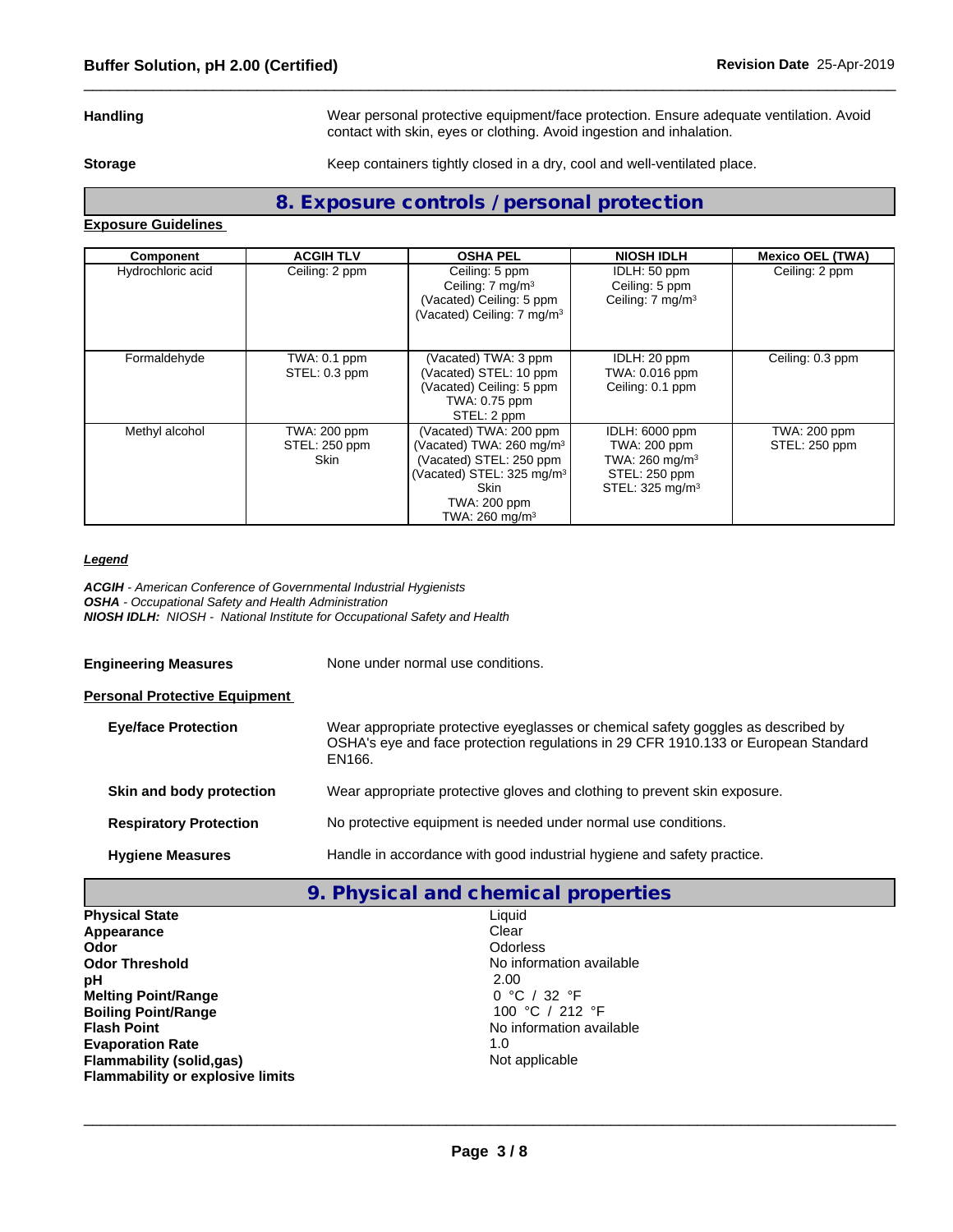| No data available<br>Lower<br>No information available<br>0.7<br>1.0<br>Soluble in water<br>No data available<br>No information available<br>No information available<br>No information available | <b>Upper</b>                           | No data available |
|---------------------------------------------------------------------------------------------------------------------------------------------------------------------------------------------------|----------------------------------------|-------------------|
|                                                                                                                                                                                                   |                                        |                   |
|                                                                                                                                                                                                   | <b>Vapor Pressure</b>                  |                   |
|                                                                                                                                                                                                   | <b>Vapor Density</b>                   |                   |
|                                                                                                                                                                                                   | <b>Specific Gravity</b>                |                   |
|                                                                                                                                                                                                   | <b>Solubility</b>                      |                   |
|                                                                                                                                                                                                   | Partition coefficient; n-octanol/water |                   |
|                                                                                                                                                                                                   | <b>Autoignition Temperature</b>        |                   |
|                                                                                                                                                                                                   | <b>Decomposition Temperature</b>       |                   |
|                                                                                                                                                                                                   | <b>Viscosity</b>                       |                   |

# **10. Stability and reactivity**

| <b>Reactive Hazard</b>                             | None known, based on information available |
|----------------------------------------------------|--------------------------------------------|
| <b>Stability</b>                                   | Stable under normal conditions.            |
| <b>Conditions to Avoid</b>                         | Excess heat.                               |
| <b>Incompatible Materials</b>                      | None known                                 |
| Hazardous Decomposition Products Hydrogen chloride |                                            |
| <b>Hazardous Polymerization</b>                    | Hazardous polymerization does not occur.   |
| <b>Hazardous Reactions</b>                         | None under normal processing.              |

# **11. Toxicological information**

# **Acute Toxicity**

**Product Information** No acute toxicity information is available for this product

# **Component Information**

| No acute toxicity information is available for this pro- |  |
|----------------------------------------------------------|--|
|----------------------------------------------------------|--|

| <b>UUIIIDUIIEIIII IIIIUI IIIIIIUII</b> |                                |                               |                               |
|----------------------------------------|--------------------------------|-------------------------------|-------------------------------|
| Component                              | LD50 Oral                      | LD50 Dermal                   | <b>LC50 Inhalation</b>        |
| Water                                  |                                |                               |                               |
| Potassium chloride                     | $LD50 = 2600$ mg/kg (Rat)      | Not listed                    | Not listed                    |
| Hydrochloric acid                      | 238 - 277 mg/kg (Rat)          | $> 5010$ mg/kg (Rabbit)       | 1.68 mg/L $($ Rat $)$ 1 h     |
| Formaldehyde                           | 500 mg/kg (Rat)                | $LD50 = 270$ mg/kg (Rabbit)   | 0.578 mg/L $(Rat)$ 4 h        |
| Methyl alcohol                         | LD50 > 1187 - 2769 mg/kg (Rat) | $LD50 = 17100$ mg/kg (Rabbit) | $LC50 = 128.2$ mg/L (Rat) 4 h |
| Toxicologically Synergistic            | No information available       |                               |                               |

**Toxicologically Synergistic Products** No information available **Delayed and immediate effects as well as chronic effects from short and long-term exposure**

**Irritation** No information available

**Sensitization** No information available

**Carcinogenicity** The table below indicateswhether each agency has listed any ingredient as a carcinogen.

| Component          | <b>CAS-No</b> | <b>IARC</b> | <b>NTP</b> | <b>ACGIH</b> | <b>OSHA</b> | <b>Mexico</b> |
|--------------------|---------------|-------------|------------|--------------|-------------|---------------|
| Water              | 7732-18-5     | Not listed  | Not listed | Not listed   | Not listed  | Not listed    |
| Potassium chloride | 7447-40-7     | Not listed  | Not listed | Not listed   | Not listed  | Not listed    |
| Hydrochloric acid  | 7647-01-0     | Not listed  | Not listed | Not listed   | Not listed  | Not listed    |
| Formaldehvde       | 50-00-0       | Group 1     | Known      |              |             | A2            |
| Methyl alcohol     | 67-56-1       | Not listed  | Not listed | Not listed   | Not listed  | Not listed    |

*IARC (International Agency for Research on Cancer) IARC (International Agency for Research on Cancer)*

*Group 1 - Carcinogenic to Humans*

 $\_$  ,  $\_$  ,  $\_$  ,  $\_$  ,  $\_$  ,  $\_$  ,  $\_$  ,  $\_$  ,  $\_$  ,  $\_$  ,  $\_$  ,  $\_$  ,  $\_$  ,  $\_$  ,  $\_$  ,  $\_$  ,  $\_$  ,  $\_$  ,  $\_$  ,  $\_$  ,  $\_$  ,  $\_$  ,  $\_$  ,  $\_$  ,  $\_$  ,  $\_$  ,  $\_$  ,  $\_$  ,  $\_$  ,  $\_$  ,  $\_$  ,  $\_$  ,  $\_$  ,  $\_$  ,  $\_$  ,  $\_$  ,  $\_$  ,

*Group 2A - Probably Carcinogenic to Humans*

*Group 2B - Possibly Carcinogenic to Humans*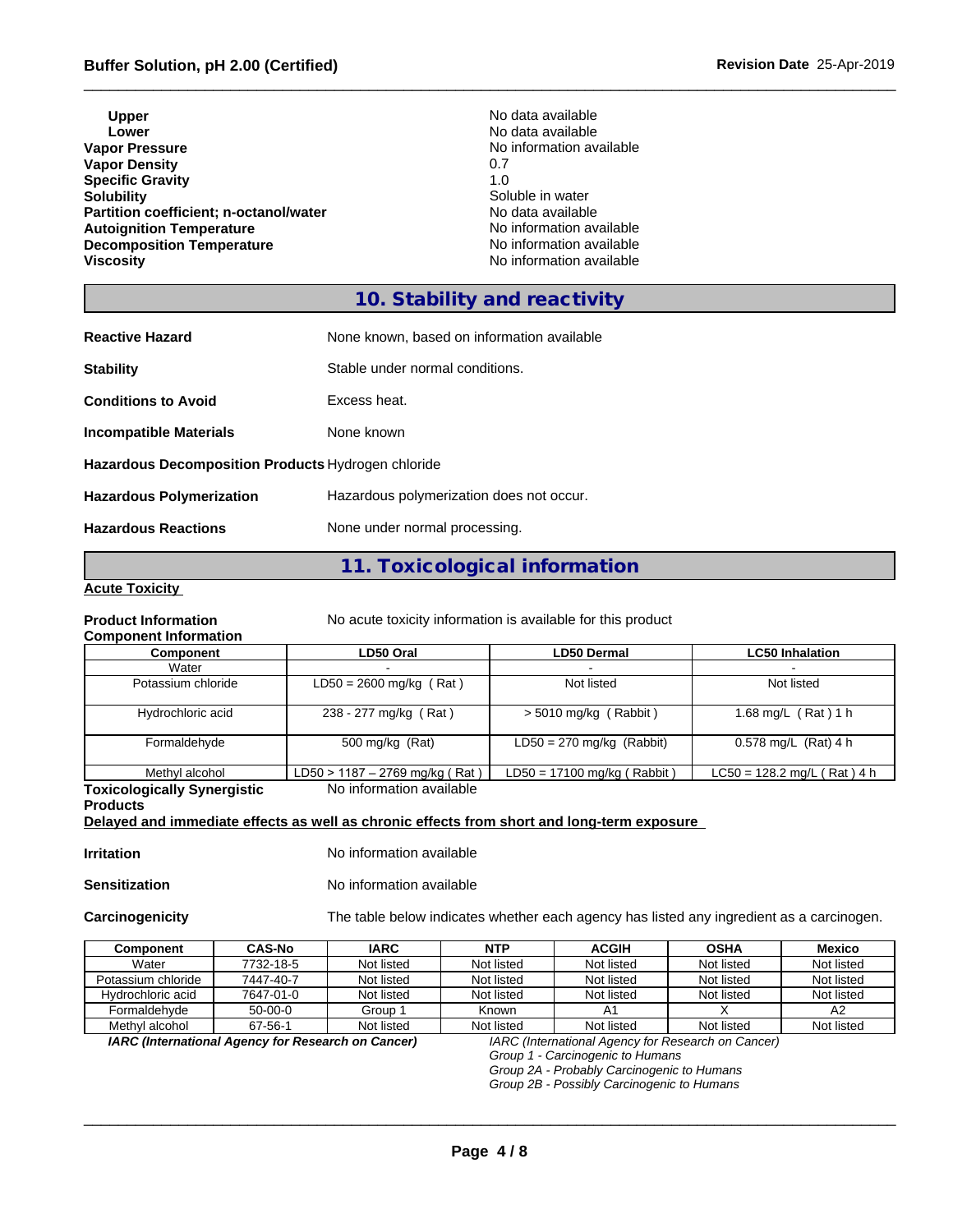| NTP: (National Toxicity Program)                                       |                           | NTP: (National Toxicity Program)<br>Known - Known Carcinogen<br>Reasonably Anticipated - Reasonably Anticipated to be a Human<br>Carcinogen                                                                                                              |
|------------------------------------------------------------------------|---------------------------|----------------------------------------------------------------------------------------------------------------------------------------------------------------------------------------------------------------------------------------------------------|
| ACGIH: (American Conference of Governmental Industrial<br>Hygienists)  |                           | A1 - Known Human Carcinogen<br>A2 - Suspected Human Carcinogen<br>A3 - Animal Carcinogen<br>ACGIH: (American Conference of Governmental Industrial Hygienists)                                                                                           |
| Mexico - Occupational Exposure Limits - Carcinogens                    |                           | Mexico - Occupational Exposure Limits - Carcinogens<br>A1 - Confirmed Human Carcinogen<br>A2 - Suspected Human Carcinogen<br>A3 - Confirmed Animal Carcinogen<br>A4 - Not Classifiable as a Human Carcinogen<br>A5 - Not Suspected as a Human Carcinogen |
| <b>Mutagenic Effects</b>                                               | No information available  |                                                                                                                                                                                                                                                          |
| <b>Reproductive Effects</b>                                            | No information available. |                                                                                                                                                                                                                                                          |
| <b>Developmental Effects</b>                                           | No information available. |                                                                                                                                                                                                                                                          |
| Teratogenicity                                                         | No information available. |                                                                                                                                                                                                                                                          |
| <b>STOT - single exposure</b><br><b>STOT - repeated exposure</b>       | None known<br>None known  |                                                                                                                                                                                                                                                          |
| Aspiration hazard                                                      | No information available  |                                                                                                                                                                                                                                                          |
| Symptoms / effects, both acute and No information available<br>delaved |                           |                                                                                                                                                                                                                                                          |
| <b>Endocrine Disruptor Information</b>                                 | No information available  |                                                                                                                                                                                                                                                          |
| <b>Other Adverse Effects</b>                                           |                           | The toxicological properties have not been fully investigated.                                                                                                                                                                                           |

**12. Ecological information**

## **Ecotoxicity**  .

| <b>Component</b>   | <b>Freshwater Algae</b> | <b>Freshwater Fish</b>      | <b>Microtox</b>                                    | <b>Water Flea</b>       |
|--------------------|-------------------------|-----------------------------|----------------------------------------------------|-------------------------|
| Potassium chloride | EC50: 2500 mg/L/72h     | Lepomis macrochirus: LC50:  | Not listed                                         | EC50: 825 mg/L/48h      |
|                    |                         | 1060 mg/L /96h              |                                                    |                         |
|                    |                         | Pimephales promelas: LC50:  |                                                    |                         |
|                    |                         | 750 - 1020 mg/L /96h        |                                                    |                         |
| Hydrochloric acid  |                         | 282 mg/L LC50 96 h          |                                                    | 56mg/L EC50 72h Daphnia |
|                    |                         | Gambusia affinis            |                                                    |                         |
|                    |                         | mg/L LC50 48 h Leucscus     |                                                    |                         |
|                    |                         | idus                        |                                                    |                         |
| Formaldehyde       | Not listed              | Leuciscus idus: $LC50 = 15$ | Not listed                                         | $EC50 = 20$ mg/L 96h    |
|                    |                         | ma/L 96h                    |                                                    | $EC50 = 2$ mg/L 48h     |
| Methyl alcohol     | Not listed              |                             | Pimephales promelas: LC50 EC50 = 39000 mg/L 25 min | $EC50 > 10000$ mg/L 24h |
|                    |                         | > 10000 mg/L 96h            | $EC50 = 40000$ mg/L 15 min                         |                         |
|                    |                         |                             | $EC50 = 43000$ mg/L 5 min                          |                         |

**Persistence and Degradability** No information available

**Bioaccumulation/ Accumulation** No information available.

# **Mobility** .

| mmannann<br>ייט<br>ווסונ | $\sim$<br>loa<br>Pow                           |
|--------------------------|------------------------------------------------|
| ehvd∈<br>$\sim$ "        | n nr<br>U. 30<br>.                             |
| alcohol<br>Methyl        | $\overline{\phantom{0}}$<br>--<br>. .<br>ັບ. . |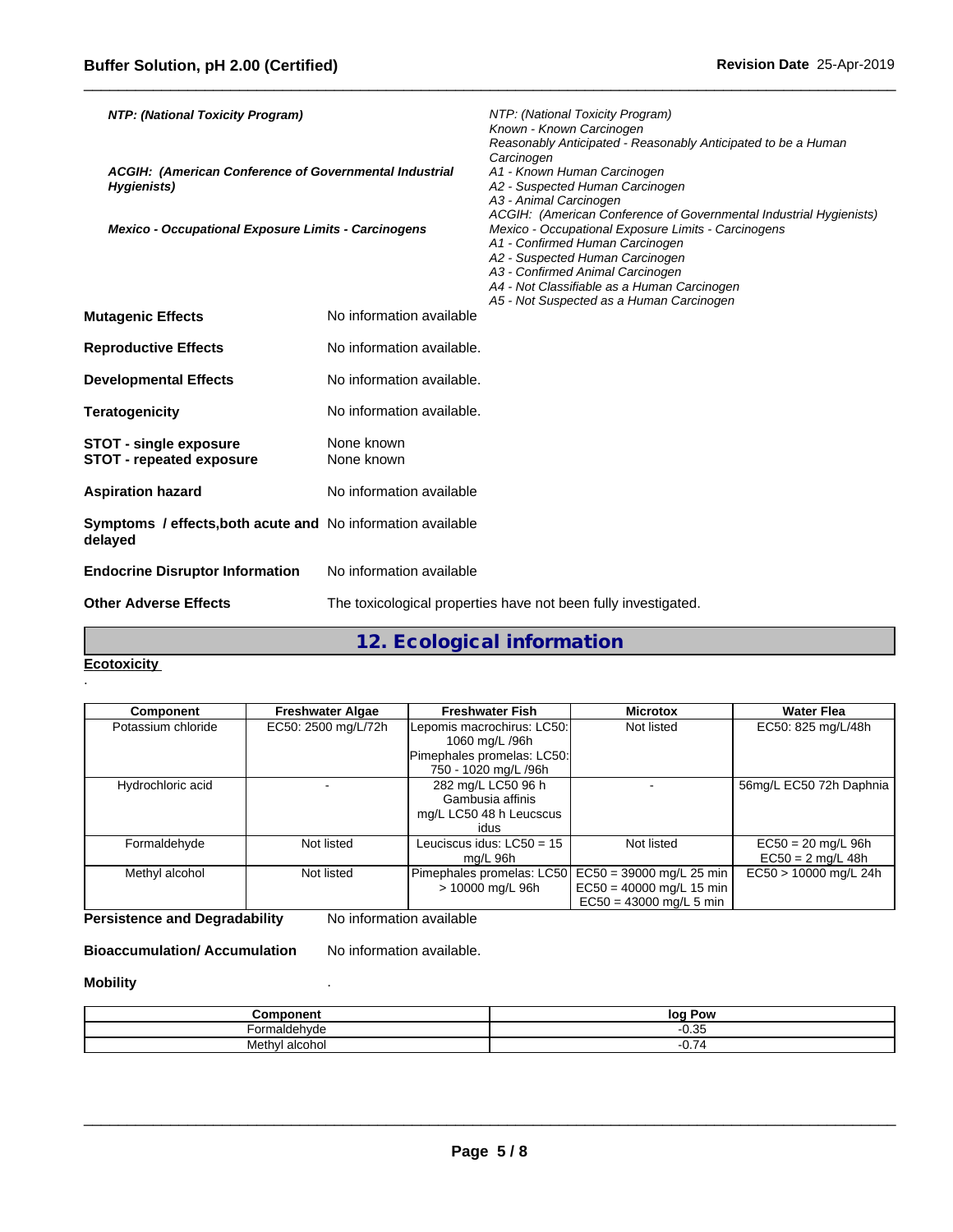# **13. Disposal considerations**

**Waste Disposal Methods** Chemical waste generators must determine whether a discarded chemical is classified as a hazardous waste. Chemical waste generators must also consult local, regional, and national hazardous waste regulations to ensure complete and accurate classification.

| Component                                          | <b>Series Wastes</b><br>oor<br>$\sim$ | <b>Series Wastes</b><br><b>DOD</b> |
|----------------------------------------------------|---------------------------------------|------------------------------------|
| $\sim$ $\sim$<br>$50 - 00 - 0$<br>aldehvde<br>∙orm | 11100<br>◡╷∠∠                         |                                    |
| 67-56-1<br>alcohoi<br>√leth.                       | 114 E .<br>⊿ ا ت                      |                                    |

|                                | 14. Transport information  |  |
|--------------------------------|----------------------------|--|
| DOT<br>TDG<br>IATA<br>IMDG/IMO | Not regulated              |  |
|                                | Not regulated              |  |
|                                | Not regulated              |  |
|                                | Not regulated              |  |
|                                | 15. Regulatory information |  |

# **United States of America Inventory**

| Component          | <b>CAS-No</b> | <b>TSCA</b> | <b>TSCA Inventory notification -</b><br><b>Active/Inactive</b> | <b>TSCA - EPA Regulatory</b><br>Flags |
|--------------------|---------------|-------------|----------------------------------------------------------------|---------------------------------------|
| Water              | 7732-18-5     |             | <b>ACTIVE</b>                                                  |                                       |
| Potassium chloride | 7447-40-7     | $\lambda$   | <b>ACTIVE</b>                                                  |                                       |
| Hydrochloric acid  | 7647-01-0     |             | <b>ACTIVE</b>                                                  |                                       |
| Formaldehvde       | $50-00-0$     |             | <b>ACTIVE</b>                                                  |                                       |
| Methyl alcohol     | 67-56-1       |             | <b>ACTIVE</b>                                                  |                                       |

**Legend:**

**TSCA** - Toxic Substances Control Act, (40 CFR Part 710)

X - Listed

'-' - Not Listed

**TSCA 12(b)** - Notices of Export Not applicable

### **International Inventories**

Canada (DSL/NDSL), Europe (EINECS/ELINCS/NLP), Philippines (PICCS), Japan (ENCS), Australia (AICS), China (IECSC), Korea (ECL).

| Component          | <b>CAS-No</b> | <b>DSL</b> | <b>NDSL</b> | <b>EINECS</b> | <b>PICCS</b>         | <b>ENCS</b> | <b>AICS</b> | <b>IECSC</b> | <b>KECL</b> |
|--------------------|---------------|------------|-------------|---------------|----------------------|-------------|-------------|--------------|-------------|
| Water              | 7732-18-5     |            |             | l 231-791-2 l | $\ddot{\phantom{1}}$ |             |             |              | KE-35400    |
| Potassium chloride | 7447-40-7     |            |             | 231-211-8     |                      |             |             |              | KE-29086    |
| Hydrochloric acid  | 7647-01-0     |            |             | 1231-595-7    |                      |             |             | ↗            | KE-20189    |
| Formaldehvde       | $50-00-0$     |            |             | l 200-001-8 l |                      |             |             |              | KE-17074    |
| Methyl alcohol     | 67-56-1       |            |             | l 200-659-6 l | v                    |             |             |              | KE-23193    |

### **U.S. Federal Regulations**

### **SARA 313**

| Component         | CAS-No    | Weight % | SARA 313 - Threshold |  |
|-------------------|-----------|----------|----------------------|--|
|                   |           |          | Values %             |  |
| Hydrochloric acid | 7647-01-0 | υ.       | . . U                |  |
| Formaldehvde      | $50-00-0$ | 0.05     | ∪. ∣                 |  |
| Methyl alcohol    | 67-56-1   | 0.02     | . . U                |  |

# **SARA 311/312 Hazard Categories** See section 2 for more information

## **CWA** (Clean Water Act)

| Component         | <b>CWA</b><br>. - Hazardous<br><b>Substances</b> | CWA<br><b>Reportable</b><br>Quantities | <b>CWA</b><br>: Pollutants<br>Toxic | <b>ICWA</b><br>√- Prioritv Pollutantsl√. |
|-------------------|--------------------------------------------------|----------------------------------------|-------------------------------------|------------------------------------------|
| Hydrochloric acid |                                                  | 5000 lb                                |                                     |                                          |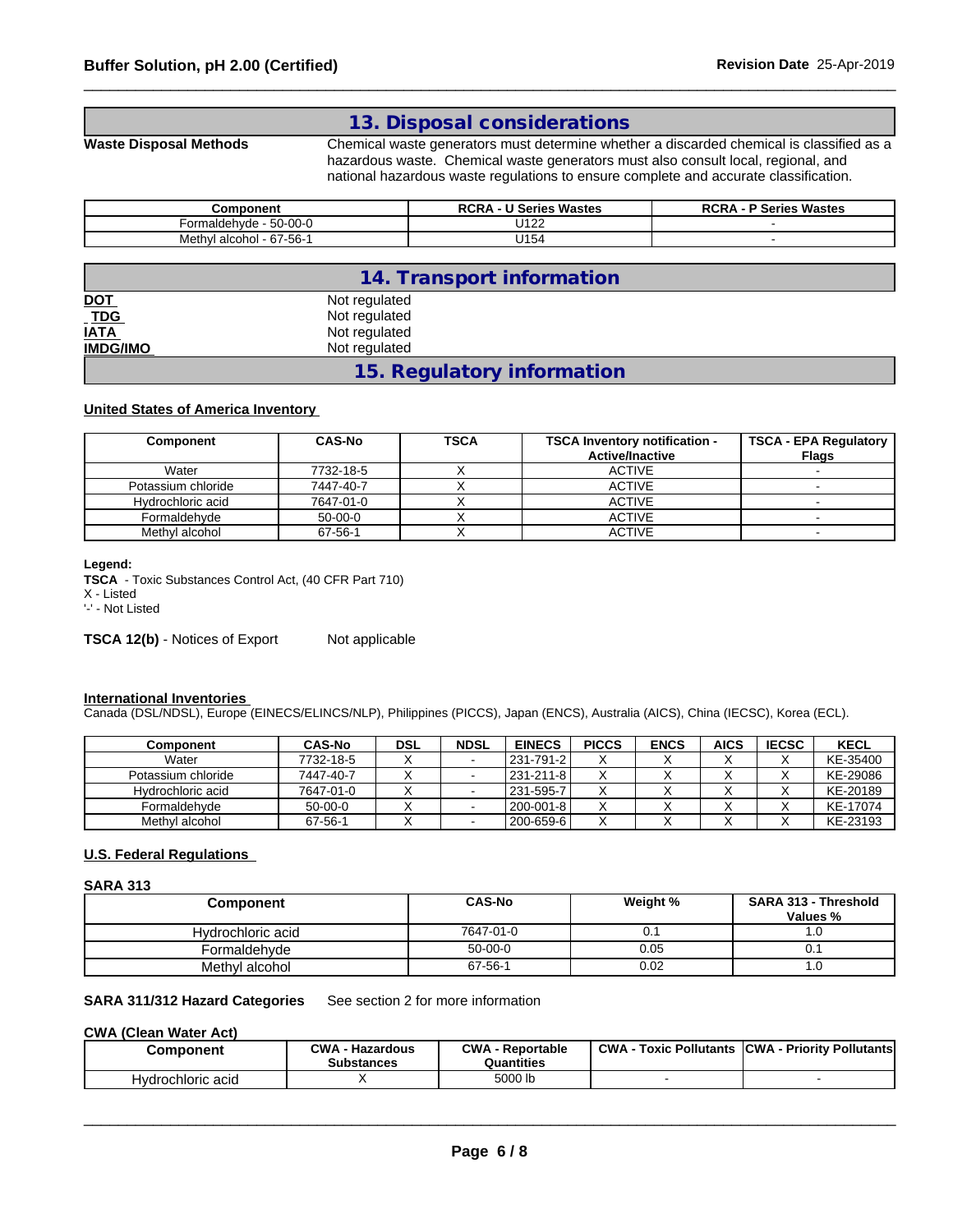| ' OC<br>--<br>- ---<br>ור<br>. |
|--------------------------------|
|--------------------------------|

**Clean Air Act**

ſ

| <b>Component</b>  | <b>HAPS Data</b> | <b>Class 1 Ozone Depletors</b> | <b>Class 2 Ozone Depletors</b> |
|-------------------|------------------|--------------------------------|--------------------------------|
| Hydrochloric acid |                  |                                |                                |
| Formaldehvde      |                  |                                |                                |
| Methyl alcohol    |                  |                                |                                |

**OSHA** - Occupational Safety and Health Administration Not applicable

| Component         | <b>Specifically Regulated Chemicals</b>            | <b>Highly Hazardous Chemicals</b> |
|-------------------|----------------------------------------------------|-----------------------------------|
| Hydrochloric acid |                                                    | TQ: 5000 lb                       |
| Formaldehvde      | 2 ppm STEL<br>0.5 ppm Action Level<br>0.75 ppm TWA | TQ: 1000 lb                       |

**CERCLA** This material, as supplied, contains one or more substances regulated as a hazardous substance under the Comprehensive Environmental Response Compensation and Liability Act (CERCLA) (40 CFR 302)

| Component                          | <b>Hazardous Substances RQs</b>              | <b>CERCLA EHS RQS</b> |
|------------------------------------|----------------------------------------------|-----------------------|
| Hydrochloric acid                  | 5000 lb                                      | 5000 lb               |
| Formaldehvde                       | 100 lb                                       | 100 lb                |
| Methyl alcohol                     | 5000 lb                                      |                       |
| —<br>$\sim$ $\sim$<br>--<br>.<br>- | .<br>$\sim$ $-$<br>$\cdots$<br>-<br>$\sim$ 1 |                       |

**California Proposition 65** This product contains the following Proposition 65 chemicals.

| Component         | <b>CAS-No</b> | California Prop. 65       | Prop 65 NSRL | Category      |
|-------------------|---------------|---------------------------|--------------|---------------|
| Formaldehvde      | $50 - 00 - 0$ | Carc.<br>(Gaseous onlv) . | 40 ug/dav    | Carcinogen    |
| Methv'<br>alcohol | 37-56-1       | Developmental             |              | Developmental |

# **U.S. State Right-to-Know**

**Regulations**

| Component         | <b>Massachusetts</b> | New Jersey | Pennsylvania | <b>Illinois</b> | <b>Rhode Island</b> |
|-------------------|----------------------|------------|--------------|-----------------|---------------------|
| Water             |                      |            |              |                 |                     |
| Hydrochloric acid |                      |            |              |                 |                     |
| Formaldehvde      |                      |            |              |                 |                     |
| Methyl alcohol    |                      |            |              |                 |                     |

| <b>U.S. Department of Transportation</b> |  |
|------------------------------------------|--|
|                                          |  |

| Reportable Quantity (RQ):          |   |
|------------------------------------|---|
| <b>DOT Marine Pollutant</b>        | N |
| <b>DOT Severe Marine Pollutant</b> | N |

# **U.S. Department of Homeland**

**Security**

# This product contains the following DHS chemicals: **Legend** - STQs = Screening Threshold Quantities, APA = A placarded amount

 $\_$  ,  $\_$  ,  $\_$  ,  $\_$  ,  $\_$  ,  $\_$  ,  $\_$  ,  $\_$  ,  $\_$  ,  $\_$  ,  $\_$  ,  $\_$  ,  $\_$  ,  $\_$  ,  $\_$  ,  $\_$  ,  $\_$  ,  $\_$  ,  $\_$  ,  $\_$  ,  $\_$  ,  $\_$  ,  $\_$  ,  $\_$  ,  $\_$  ,  $\_$  ,  $\_$  ,  $\_$  ,  $\_$  ,  $\_$  ,  $\_$  ,  $\_$  ,  $\_$  ,  $\_$  ,  $\_$  ,  $\_$  ,  $\_$  ,

| Component         | <b>DHS Chemical Facility Anti-Terrorism Standard</b> |
|-------------------|------------------------------------------------------|
| Hydrochloric acid | Release STQs - 15000lb (concentration >=37%)         |
|                   | Release STQs - 5000lb (anhydrous)                    |
|                   | Theft STQs - 500lb (anhydrous)                       |
| Formaldehvde      | Release STQs - 15000lb (solution)                    |

**Other International Regulations**

**Mexico - Grade** No information available

**16. Other information**

**Prepared By** Regulatory Affairs